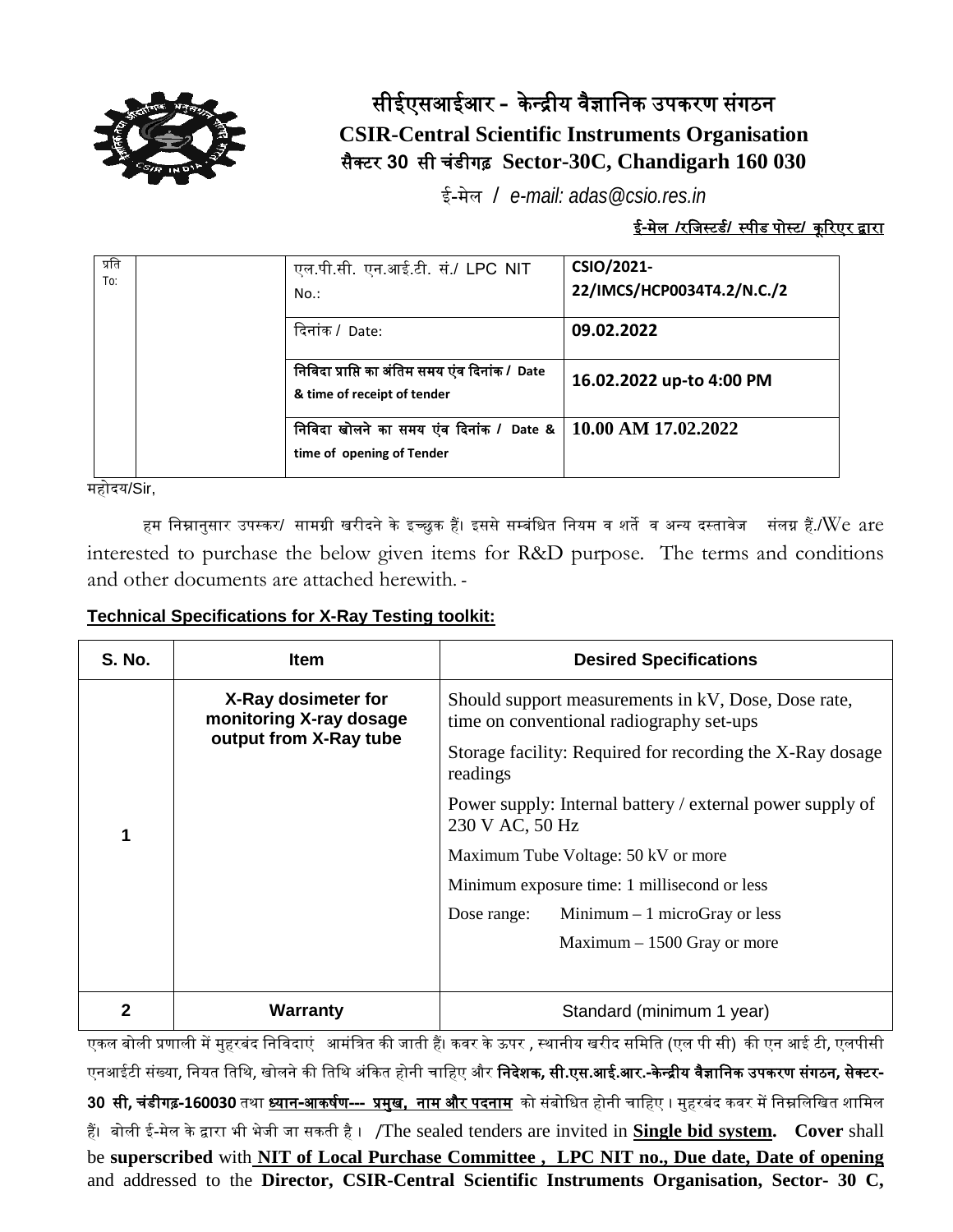**Chandigarh**-**160030** and also mentioned- **Kind Attention: AMITAVA DAS, SR. PR. SCIENTIST**. The Sealed cover contains the followings.

Documents/Papers to be submitted with Bid: **(In the absence of these, bid/Quotation will be summarily rejected).**

| SI.          | <b>Documents required</b>                                                                   |  |  |  |  |  |  |  |
|--------------|---------------------------------------------------------------------------------------------|--|--|--|--|--|--|--|
| No.          |                                                                                             |  |  |  |  |  |  |  |
| А.           | Duly filled, signed and stamped Questionnaire as per Annexure - I                           |  |  |  |  |  |  |  |
| <b>B.</b>    | To provide legal status of Firm along with documentary evidence (Shop registration,         |  |  |  |  |  |  |  |
|              | MSME registration, Indian companies act etc)                                                |  |  |  |  |  |  |  |
| C.           | Duly filled, signed and stamped Bid Securing Declaration (BSD) as per Annexure - II         |  |  |  |  |  |  |  |
| D.           | Self attested copy of duly Signed and stamped Manufacturer's Authorization Form             |  |  |  |  |  |  |  |
|              | (Annexure-III) (In case the bids have been<br>submitted<br>by the Authorized                |  |  |  |  |  |  |  |
|              | Dealer/Distributor).                                                                        |  |  |  |  |  |  |  |
| Ε.           | Duly filled, signed and stamped Tender acceptance letter as per format Annexure - IV        |  |  |  |  |  |  |  |
| F.           | Duly filled, signed and stamped Code of Integrity as per format Annexure - V                |  |  |  |  |  |  |  |
| G.           | Duly filled, signed and stamped Certificate of Price Reasonability as per Annexure VI       |  |  |  |  |  |  |  |
| Η.           | Technical Bid along with Technical Literature Document - self attested copies of            |  |  |  |  |  |  |  |
|              | technical literature of item(s) with details of specifications.                             |  |  |  |  |  |  |  |
| $\mathsf{L}$ | A copy of self- certification about the products offered in this tender meets local content |  |  |  |  |  |  |  |
|              | requirement for Class- I Local supplier (local content minimum 50%) or Class- II Local      |  |  |  |  |  |  |  |
|              | supplier (local content minimum 20%) or Non-Local supplier (local content less than         |  |  |  |  |  |  |  |
|              | 20%) as per Make in India Policy No. P-45021/2/2017-PP(BE-II) dt- 16/09/2020. The           |  |  |  |  |  |  |  |
|              | details of the <b>location(s)</b> at which the local value addition is made should also be  |  |  |  |  |  |  |  |
|              | mentioned in the self-certification as per Annexure $-$ VII.                                |  |  |  |  |  |  |  |
| J.           | A copy of certificate (a model certificate is given in the attached) regarding Restrictions |  |  |  |  |  |  |  |
|              | on procurement from a bidder of a country which shares a Land Border with India             |  |  |  |  |  |  |  |
|              | wherein if any bidder from a country which shares a land border with India will be          |  |  |  |  |  |  |  |
|              | eligible to bid in any procurement whether of goods, services or work only if the bidder    |  |  |  |  |  |  |  |
|              | registered with the competent authority as per Annexure - VIII                              |  |  |  |  |  |  |  |
| К.           | Copy of duly filled, signed and stamped Bank account details of the firm on their letter    |  |  |  |  |  |  |  |
|              | head as per our format as per Annexure - IX                                                 |  |  |  |  |  |  |  |
| L.           | Duly filled, signed and stamped Price Schedule (in INR only) as per Annexure - X            |  |  |  |  |  |  |  |

निविदा प्रस्तुत करने से पहले, कृपया संलग्न नियमों और शर्तों को ध्यान से पढ़ें, जिन पर निविदाएं अवार्ड की जाएंगी

और सफल बोलीदाता �ारा कायार्िन्वत �कया जाएगा।/ Before submitting the quotation/ bid, please go through the enclosed terms and conditions on which the purchase order will be awarded and shall be executed by the successful bidder.

> (Amitava Das, Sr. Pr. Scientist) Name & designation of the officer

संलग्न $/$ Fncl.:

- 1. नियम एवं शर्तें/ Terms & Conditions
- 2. अनुल�क I से X तक /Annexure- I to X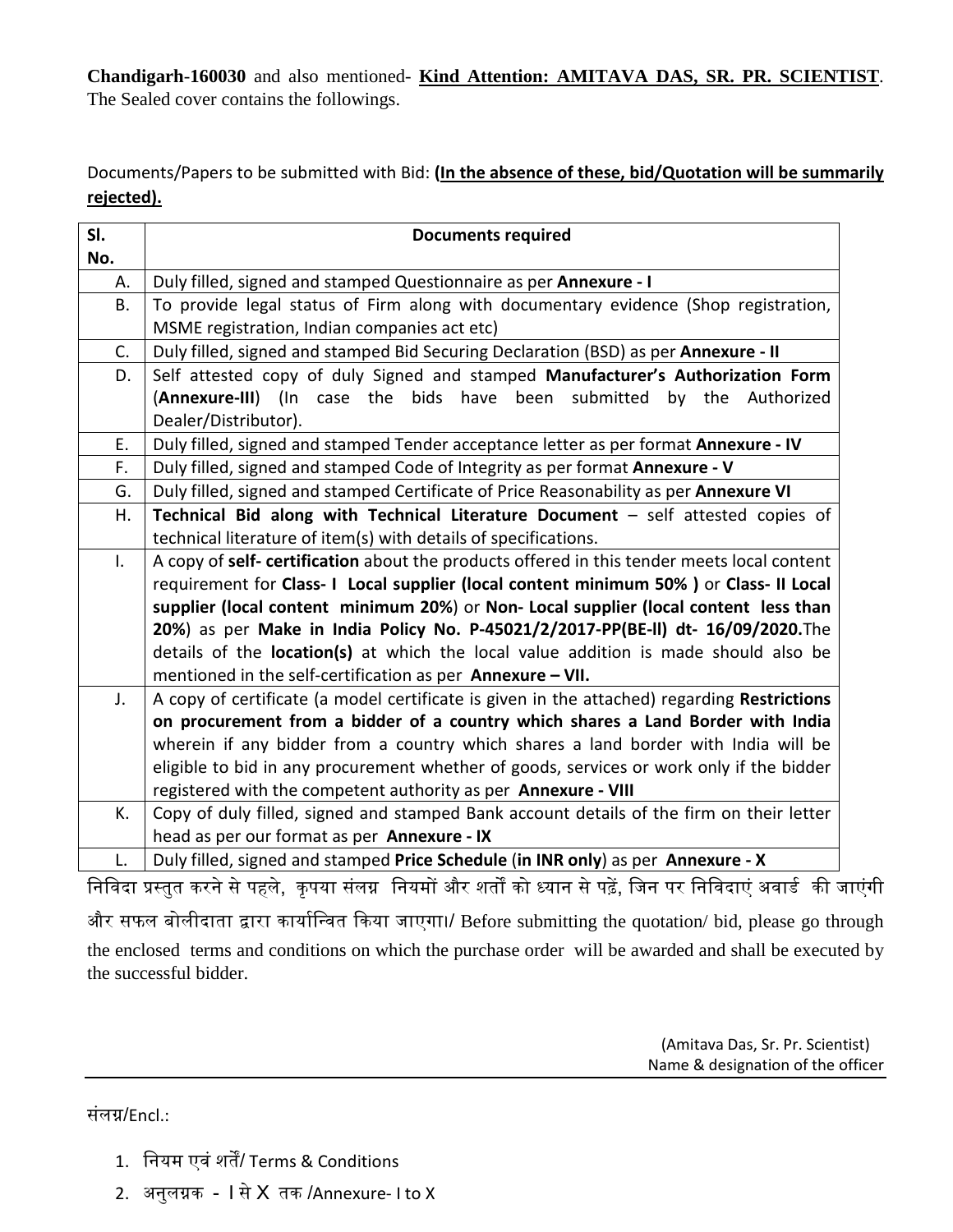# िनयम और शत�**/Terms & Conditions**

- 1. The quotation/bid must be in the form furnished by the Purchaser/as per tender specifications and should be free from corrections/erasures. In case there is any unavoidable correction it should be properly attested. If not, the quotation will not be considered. Please refer our complete tender terms & conditions. Ensure to provide the required documents to avoid rejection**.**
- 2. The rates should be in **INR only** and also on FOR.CSIO, Chandigarh (Central Stores) basis. Where there is no mention of packing, forwarding, freight, insurance changes, taxes etc **such offer shall be rejected as incomplete**. The bidder should also give a clear cut break up of quoted price to facilitate the proper comparison **failing which the bid would be summarily ignored/rejected**. **Our GST No. is 04AAATC2716R1ZN**
- 3. The Bidder is expected to examine all instructions, forms, terms  $\&$  conditions, and specifications in the NIT documents. Failure to furnish all information required by the bidding documents or submission of a bid not substantially responsive to the bidding documents in every respect will be at the Bidder's risk and may result in rejection of its bid.
- 4. The quotations/ bids will be accepted through offline (Indian post/ courier) preferably as well as through e-mail. If the quotation is submitted through E-mail, then bidder should attach scan copies of all duly filled, signed and stamped required documents (mandatory & others). The tender received in any other mode will not be accepted and will be ignored. It may kindly be noted that your bid should contain all the mandatory documents as mentioned in NIT**. If not, the bid will be summarily rejected.**
- 5. Bid/ Quotation received after due date and time will not be accepted under any circumstances.
- 6. On the event of award of purchase order in your favour, you need to submit a **Performance Bank Guarantee** (PBG) valid for a period of 60 days beyond the Warranty period of............... **(retain only, if applicable). In case of all capital items ( equipment, machine etc) costing above 2.5 lakh rupees , the successful bidder will have to submit PBG (@3% of total value) within 21 days from the date of issuing purchase order.**
- 7. The acceptance of the quotation will rest with the competent authority of **Central Scientific Instruments Organisation, Sector-30, Chandigarh** who does not bind himself to accept the lowest quotation and reserves the right to himself to reject, or partially accept any or all the quotations received without assigning any reason.
- 8. **Bid Validity**: Bid should be valid for a minimum period of **90 days** from the date of opening of the quotation, **failing which the offer will be ignored/rejected.**
- 9. The bidder must submit the Price Schedule as per Annexure-X.
- 10. Technical bid alongwith Technical Literature/Pamphlets should also be enclosed wherever applicable **and only mentioning "YES" in Questionnaire about fulfilling the parameters of specifications will be treated as incomplete and bid will not be accepted.** Complete specification with manufacturer's name and address should be given while quoting.
- 11. Prices are required to be quoted in units indicated in the enquiry. When quotations are given in terms of other units, relationship between two sets of units should be furnished. Quantity discounts, if any should also be indicated. The items should be quoted indicating the serial No. of our RFQ/NIT.
- 12. In cases of quoting on behalf of Indian Manufacturer, one dealer/stockist cannot represent two manufacturers or quote on their behalf in a particular tender enquiry. One manufacturer can also authorize only one stockist/dealer. There can be only one bid from the Indian authorised dealer on behalf of only one principal/manufacturer.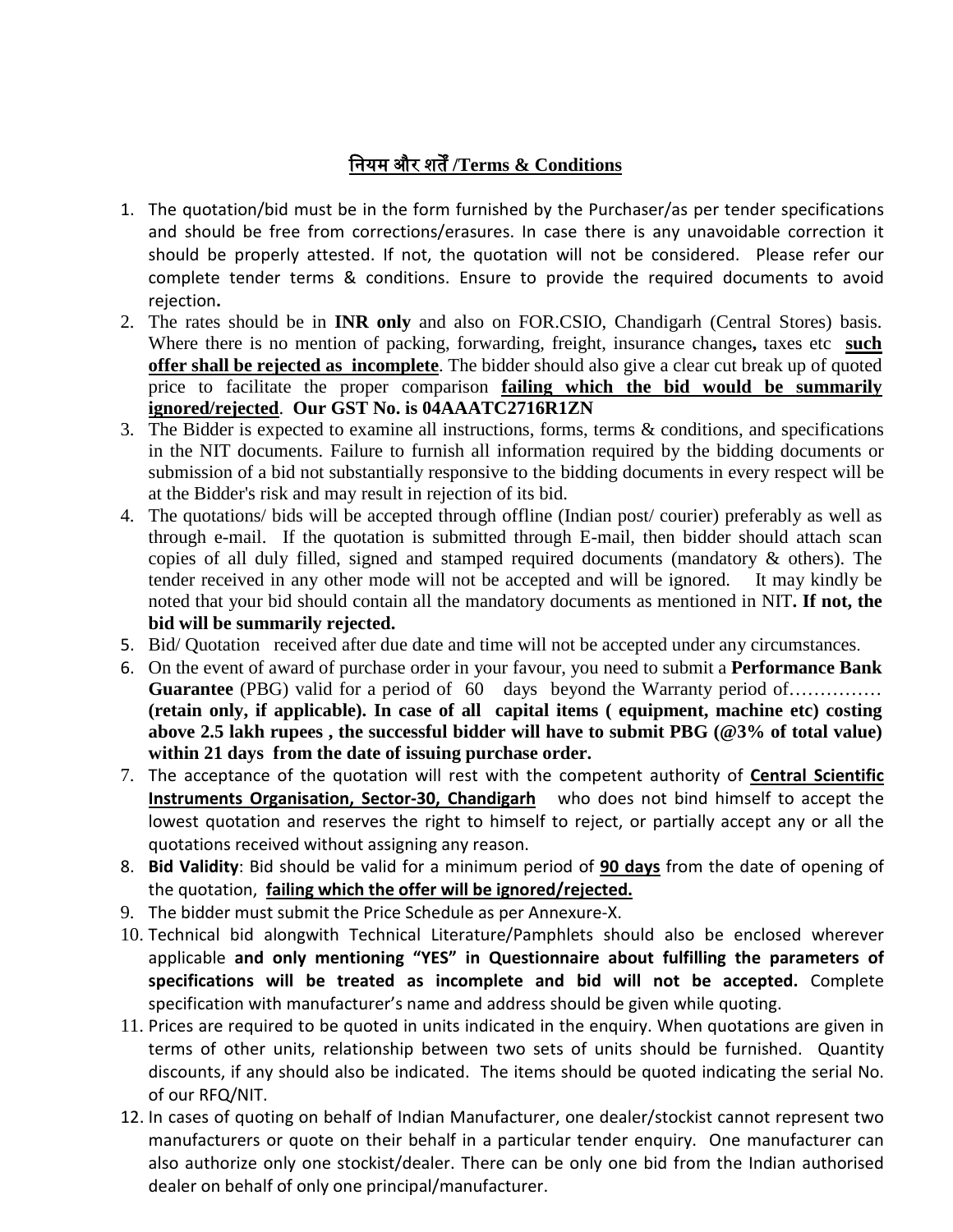- 13. **Taxes as are applicable should be indicated clearly failing which the offer shall not be considered and rejected**. This lab is registered with Dept. of Scientific & Industrial Research, Govt. of India and concessional GST & IGST are levy able vide Govt. Notification No. 45/2017- Central Tax (rate) & No. 45/2017-Integrated Tax (rate) dated 14.11.2017 for R& D products . **No Custom duty exemption certificate will be given in any case.**
- 14. **Delivery period** required for supplying the material should be invariably specified in the quotation. The offered delivery period shall have to be strictly adhered to in case an order is placed.
- 15. **Liquidated Damages Clause for delays**: The applicable rate is 0.5% per week and maximum deduction is 10% of the contract price. **Installation/commissioning:** Equipment/Instruments are required to be commissioned/installed/ demonstrated successfully immediately or within 30 days from the date of receipt of the system in CSIO by the manufacturer or by their authorized Agent**, failing which the Liquidated Damage Clause will be applicable as mentioned** above.
- 16. If the deliveries are not maintained and due to that account the purchaser is forced to buy the material at your risk and cost from elsewhere, the loss or damage that may be sustained there by will be recovered from the defaulting supplier.
- 17. **Warranty Period**: Please mention the warranty period of equipment, which should be from the date of satisfactory installation**. The offer received for lesser warranty, as asked for in the tender, will be rejected/ignored.** All supplies are subject to inspection and approval before acceptance. Manufacturer warranty certificates and manufacturer/Government approved lab test certificate shall be furnished along with the supply, wherever applicable.
- 18. **Terms of Payment**: Our payment terms are 100% (hundred percent) within 30 (thirty) days on receipt, acceptance, installation & commissioning ( if required), training (if required) and confirmation of PBG (if required) of material at our site in good condition. Please inform your Bank details as per our format for RTGS payment. Banking details should be available on Bill/invoice. **Advance payment will be not given in any condition**. Other mode of payment may be decided by the by the Committee with the approval of the Director. **Should** f**urnish your PAN & GST Number in your quotation & on Invoice. TDS would be recovered as per rules**.
- 19. **Reasonability of Prices/Fall Clause** 
	- I. Quote best minimum prices applicable for a CSIO, Research Institution, leaving no scope for any further negotiations on prices.
	- II. **The quoting party should give a certificate to the effect that the quoted prices are the minimum and they have not quoted the same item on lesser rates than those being offered to CSIO to any other customer nor they will do so till the validity of offer or execution of the purchase order, whichever is later.**
	- III. Copies of at least two recently supplied orders of the last two years received from other customers alongwith details of such supply orders in India for the same item/model may be submitted with the offer giving reasons of price difference of their supply order & those quoted to us, if any. The party must give details of identical or similar equipment, if any, supplied to any CSIR lab during the last three years alongwith the final price paid and Performance certificate from them.
- 20. Certificate of undertaking that the equipment is of latest technology & will not be obsolete within 5 years after warranty will be attached with the offer. All essential spares parts of the offered equipment will available with the manufacturer for a period of at least 5-7 years after warranty period which will be required at later stage.
- 21. **MSME purchase preferences** will be given to the eligible supplier as per the Govt. guidelines subject to submission of proper document as per policy or Udyog Adhar/ Udyog Memorandum in respective category.
- 22. Code of Integrity has to be maintained by Bidders/Suppliers/Contractors by maintaining highest standards of ethics in the Procurement process and prohibits corrupt practice/Fraudulent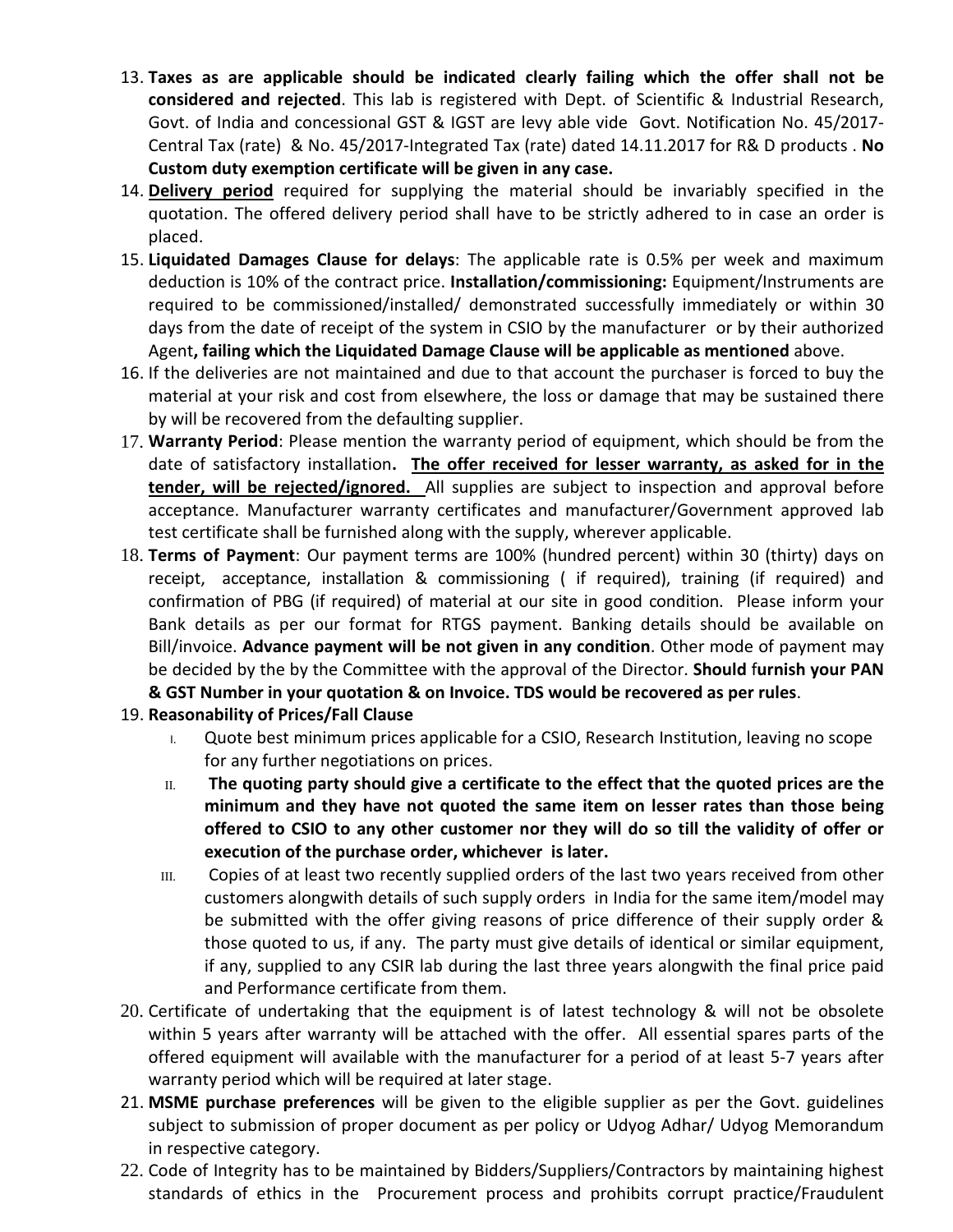practice/Anti- Competitive practice / Coercive Practice/ Conflict of Interest and Obstructive practice either directly or indirectly during the process of contract**.**

- 23. Tender conditions (printed on the reverse), if any, or otherwise sent along with the tender shall not be binding on us.
- 24. A copy of **self- certification** about the products offered in this tender meets local content requirement for **Class- I Local supplier (local content equal to or more than 50% )**or **Class- II Local supplier (local content more than 20% but less than 50%** ) as per **Make in India Policy No. P-45021/2/2017-PP(BE-ll)dt- 16/09/2020, should be attached with bid.** The details of the **location(s)** at which the local value addition is made should also be mentioned in the selfcertification.

**Exemption will be given as per the policy opf Govt Of India. Beyond the exemption limit, Non-local supplier will not participate in any tender, their bid will be rejected .Whenever Govt will issue any amendment in this policy, the same will be applicable accordingly.**

- 25. A copy of certificate regarding **Restrictions on procurement from a bidder of a country which shares a Land Border with India** wherein if any bidder from a country which shares a land border with India will be eligible to bid in any procurement whether of goods, services or work only if the bidder registered with the competent authority, should be attached with bid.
- 26. Above instructions & our standard terms & conditions must be complied failing which your offer may be liable for rejection.
- 27. Director, CSIR-CSIO, Chandigarh reserves the right to reject all or even the lowest quotation without assigning any reason. All disputes shall be settled in the courts of Chandigarh Jurisdiction only

Yours faithfully,

AMITAVA DAS

Signature of Officer/Indenter/PL For & on behalf of CSIR-CSIO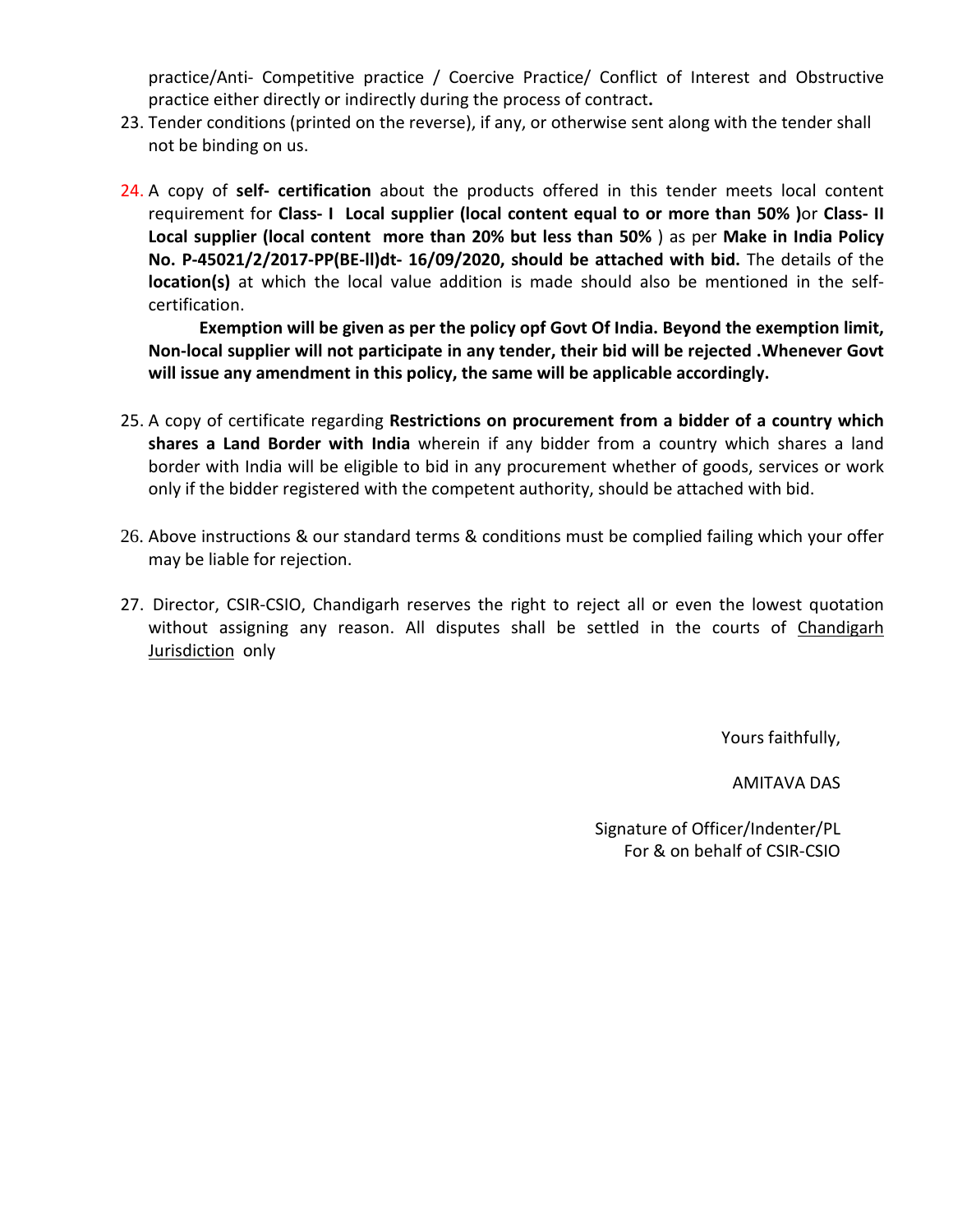**Annexure-I**

#### **QUESTIONNAIRE**

**Bidders should furnish specific answers to all the questions given below in case a question does not apply to a bidder the same should be answered with the remark "NOT APPLICABLE". Bidders may please note that if the answers so furnished are not clear and /or are evasive, the bid will be liable to be ignored.**

| $\mathbf{1}$            | <b>Quotation Number &amp; Date</b>                                                           |  |
|-------------------------|----------------------------------------------------------------------------------------------|--|
| $\overline{2}$          | Bid Validity is 90 Days (YES /NO)                                                            |  |
| 3                       | Name & address of Bidder                                                                     |  |
|                         |                                                                                              |  |
| 4                       | Email of bidder                                                                              |  |
| 5                       | Contact number of bidder                                                                     |  |
|                         |                                                                                              |  |
| 6                       | Brand of goods offered                                                                       |  |
| $\overline{\mathbf{z}}$ | Name & Address of Manufacturer                                                               |  |
|                         |                                                                                              |  |
|                         |                                                                                              |  |
|                         |                                                                                              |  |
| 8                       | E-mail ID of Manufacturer                                                                    |  |
|                         |                                                                                              |  |
| 9                       | <b>Contact number of Manufacturer</b>                                                        |  |
| 10                      | GST No of the firm/proprietor has to be                                                      |  |
|                         | provided in the bid (YES /NO)                                                                |  |
| 11                      | PAN card in the name of firm/proprietor has                                                  |  |
|                         | to be provided in the bid (YES /NO)                                                          |  |
| 12                      | Legal status of Firm along with documentary                                                  |  |
|                         | evidence<br>(Shop<br>registration,<br><b>MSME</b><br>registration, Indian companies act etc. |  |
|                         | has to be provided in the Bid(YES/NO)                                                        |  |
| 13                      | Duly filled, signed and stamped Bid Securing                                                 |  |
|                         | Declaration (BSD) is submitted with bid. (YES                                                |  |
|                         | /NO)                                                                                         |  |
| 14                      | Self attested copy of duly Signed and                                                        |  |
|                         | Manufacturer's Authorization<br>stamped                                                      |  |
|                         | Form (In case the bids have been submitted                                                   |  |
|                         | by the Authorized Dealer/Distributor) is                                                     |  |
|                         | attached bid. (YES /NO)                                                                      |  |
| 15                      | Duly filled, signed and stamped Tender                                                       |  |
| 16                      | acceptance letter is attached bid. (YES/NO)<br>Duly filled, signed and stamped Code of       |  |
|                         | Integrity is attached bid. (YES /NO)                                                         |  |
|                         |                                                                                              |  |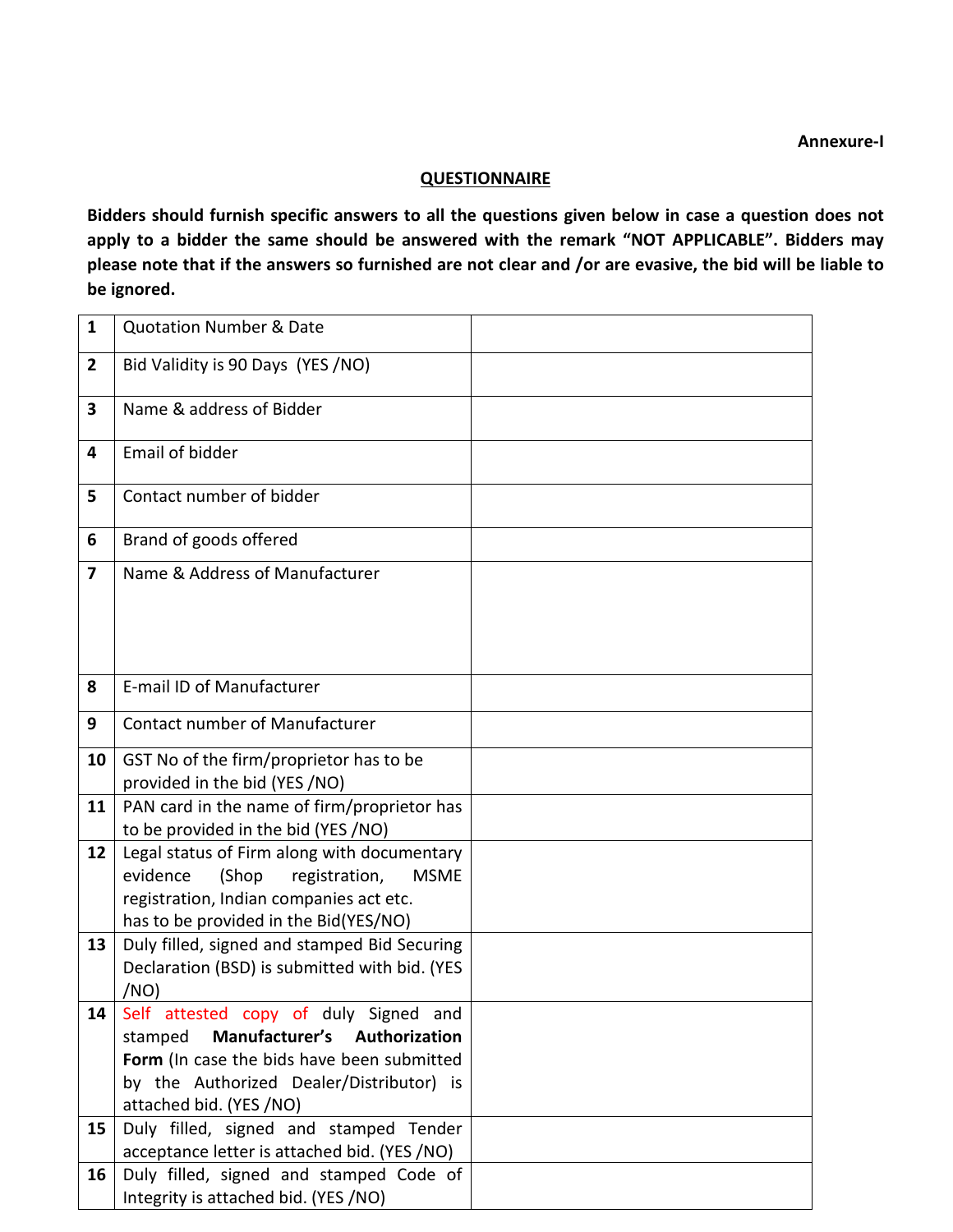| 17 | Duly filled, signed and stamped Certificate    |  |
|----|------------------------------------------------|--|
|    | of Price Reasonability is attached bid. (YES   |  |
|    | /NO)                                           |  |
| 18 | Technical bid with technical literature        |  |
|    | documents of item(s) with details of           |  |
|    |                                                |  |
|    | specifications is attached with bid. (YES /NO) |  |
| 19 | Are your firm registered with the MSME?        |  |
|    |                                                |  |
|    | If so, Kindly indicate that whether your       |  |
|    | firm is under the following-                   |  |
|    | 1) Reserved category                           |  |
|    | 2) Proprietorship owned by Women               |  |
|    |                                                |  |
|    | Entrepreneur                                   |  |
|    | about Udyog Adhar/ Udyog<br>Details            |  |
|    | Memorandum<br>has to be mentioned              |  |
|    | (YES/NO)                                       |  |
| 20 | Whether you have submitted your Bank           |  |
|    | details as per the prescribed format on your   |  |
|    | firm letter head. (YES /NO)                    |  |
| 21 | State whether business dealings with you       |  |
|    |                                                |  |
|    | been currently banned<br>by any<br>have        |  |
|    | Ministry/dept. Or central Govt. or any state   |  |
|    | Govt.                                          |  |
| 22 | As per Make in India Policy-                   |  |
|    | A) Percentage of Local content in your         |  |
|    | offered products-                              |  |
|    | B) Class-I Local supplier / Class-II Local     |  |
|    | supplier-                                      |  |
|    | Class-I Local supplier means-local             |  |
|    |                                                |  |
|    | content minimum 50%                            |  |
|    | Class-II Local supplier means-- local          |  |
|    | content minimum 20%                            |  |
|    | C) Non-Local supplier- local content less      |  |
|    | than 20%                                       |  |
|    |                                                |  |
|    | A self- certification copy with all details is |  |
|    | submitted with $bid - (YES/NO)$                |  |
| 23 | As per the clause of Restrictions on           |  |
|    | procurement from a bidder of a country         |  |
|    | which shares a Land Border with India          |  |
|    |                                                |  |
|    | Whether<br>the<br>products<br>are              |  |
|    | indigenously manufactured or not               |  |
|    | If no, please specify either of following-     |  |
|    | A) Bidder is not from such country that        |  |
|    | has land border share with India.              |  |
|    | A certificate (as per format) should be        |  |
|    | attached with bid. (YES /NO)                   |  |
| 24 | Duly filled, signed and stamped Price          |  |
|    |                                                |  |
|    | Schedule is submitted with bid. (YES /NO)      |  |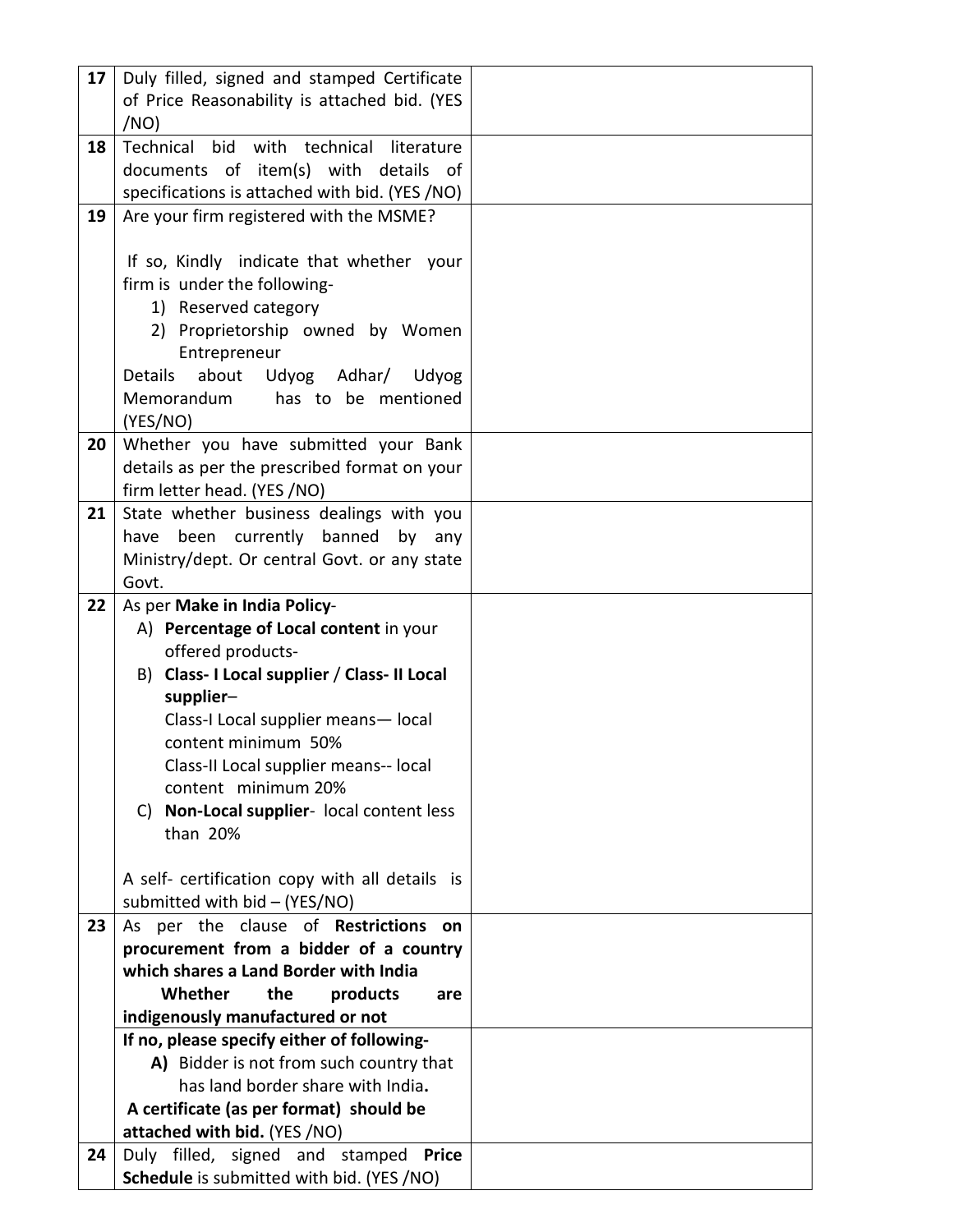| 25 | Delivery Period of item                        |  |
|----|------------------------------------------------|--|
| 26 | Warranty period                                |  |
| 27 | Consent to submit required Performance         |  |
|    | Bank Guarantee (PBG) @ 3% of total value,      |  |
|    | in case of capital goods, if bidder will       |  |
|    | become successful bidder. (YES /NO)            |  |
| 23 | Any other information vital for entering in to |  |
|    | contract                                       |  |
| 24 | Whether offered rates with concessional        |  |
|    | GST. Please refer Terms Sr.No. 13              |  |

#### **Undertaking**

I/We hereby undertake that the information provided in the bid/quotation are true and correct to the best of our knowledge and belief. In case any information is found incorrect and/false the bid can be rejected and also found incorrect and/false at a later stage, purchaser can terminate the contract and also take legal action, if any, against our firm as per rules of the Organisation/Lab/Institute

Date: Signature of Bidder Name of company/Firm with complete address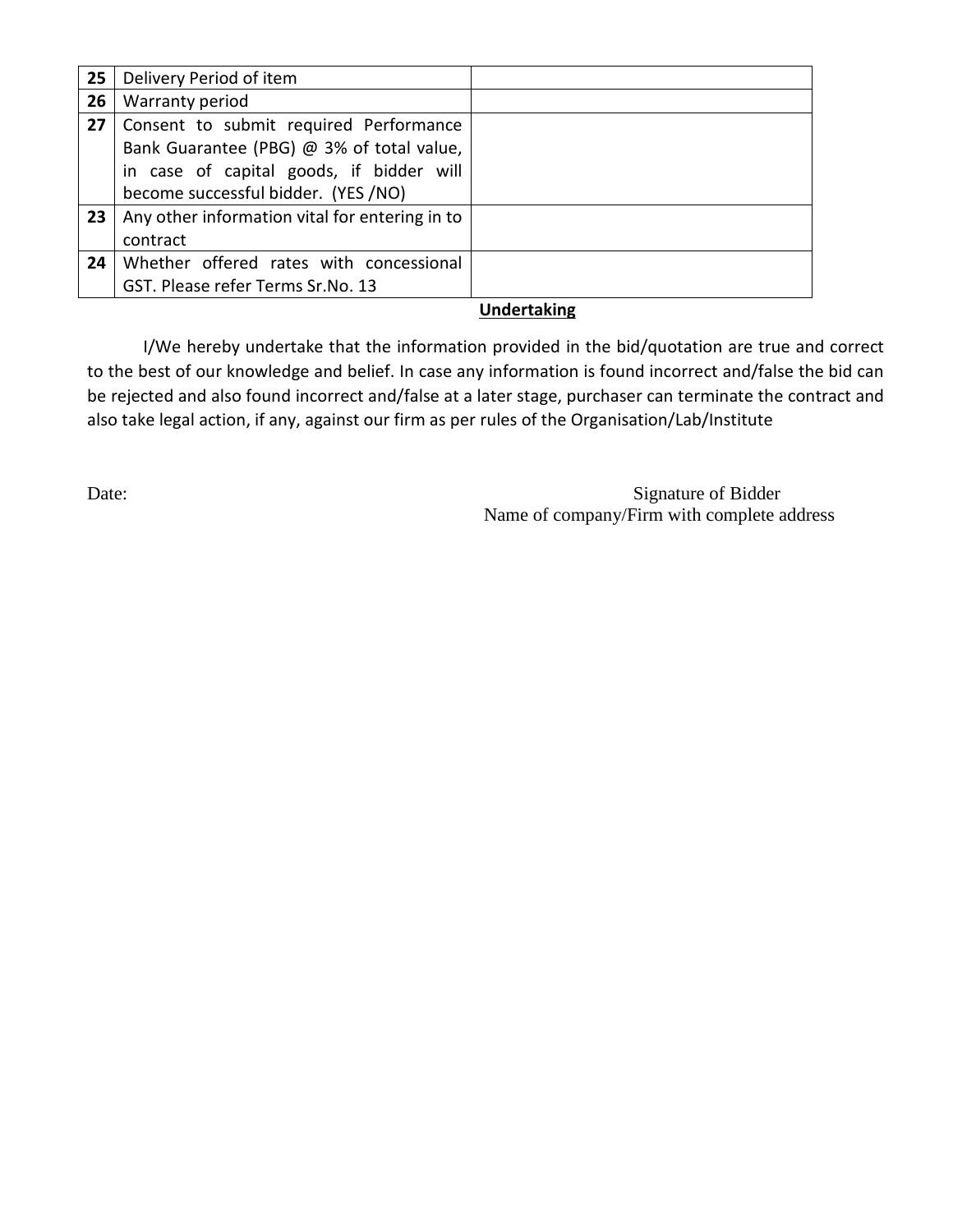#### **Annexure–II**

# **Bid***-Security Declaration Form (BSD)*

(Refer para 5.1.2 (ix)(d) & 6.1.1 (02) of the CSIR Manual-5F)

Date:\_\_\_\_\_\_\_\_\_\_\_\_\_\_\_\_\_\_\_ Bid No. \_\_\_\_\_\_\_\_\_\_\_\_\_\_\_\_\_

To:

(insert complete name and address of the purchaser)

\_\_\_\_\_\_\_\_\_\_\_\_\_\_\_\_\_\_\_\_\_\_\_\_\_\_\_\_\_\_\_\_\_\_\_\_\_\_\_\_

I/We. The undersigned, declare that:

I/We understand that, according to your conditions, bids must be supported by a Bid Securing Declaration.

I/We accept that I/We may be disqualified from bidding for any contract with you for a period of one year from the date of notification if I am /We are in a breach of any obligation under the bid conditions, because I/We

(a) have withdrawn/modified/amended, impairs or derogates from the tender, my/our Bid during the period of bid validity specified in the form of Bid; or

(b) having been notified of the acceptance of our Bid by the purchaser during the period of bid validity (i) fail or reuse to execute the contract, if required, or (ii) fail or refuse to furnish the Performance Security, in accordance with the Instructions to Bidders.

I/We understand this Bid Securing Declaration shall cease to be valid if I am/we are not the successful Bidder, upon the earlier of (i) the receipt of your notification of the name of the successful Bidder; or (ii) thirty days after the expiration of the validity of my/our Bid.

Signed: (insert signature of person whose name and capacity are shown) in the capacity of (insert legal capacity of person signing the Bid Securing Declaration).

Name: (insert complete name of person signing he Bid Securing Declaration)

Duly authorized to sign the bid for an on behalf of : (insert complete name of Bidder)

Dated on \_\_\_\_\_\_\_\_\_\_\_\_\_\_\_\_ day of \_\_\_\_\_\_\_\_\_\_\_\_\_\_\_\_\_\_\_\_\_(insert date of signing)

Corporate Seal (where appropriate)

(Note: In case of a Joint Venture, the Bid Securing Declaration must be in the name of all partners to the Joint Venture that submits the bid)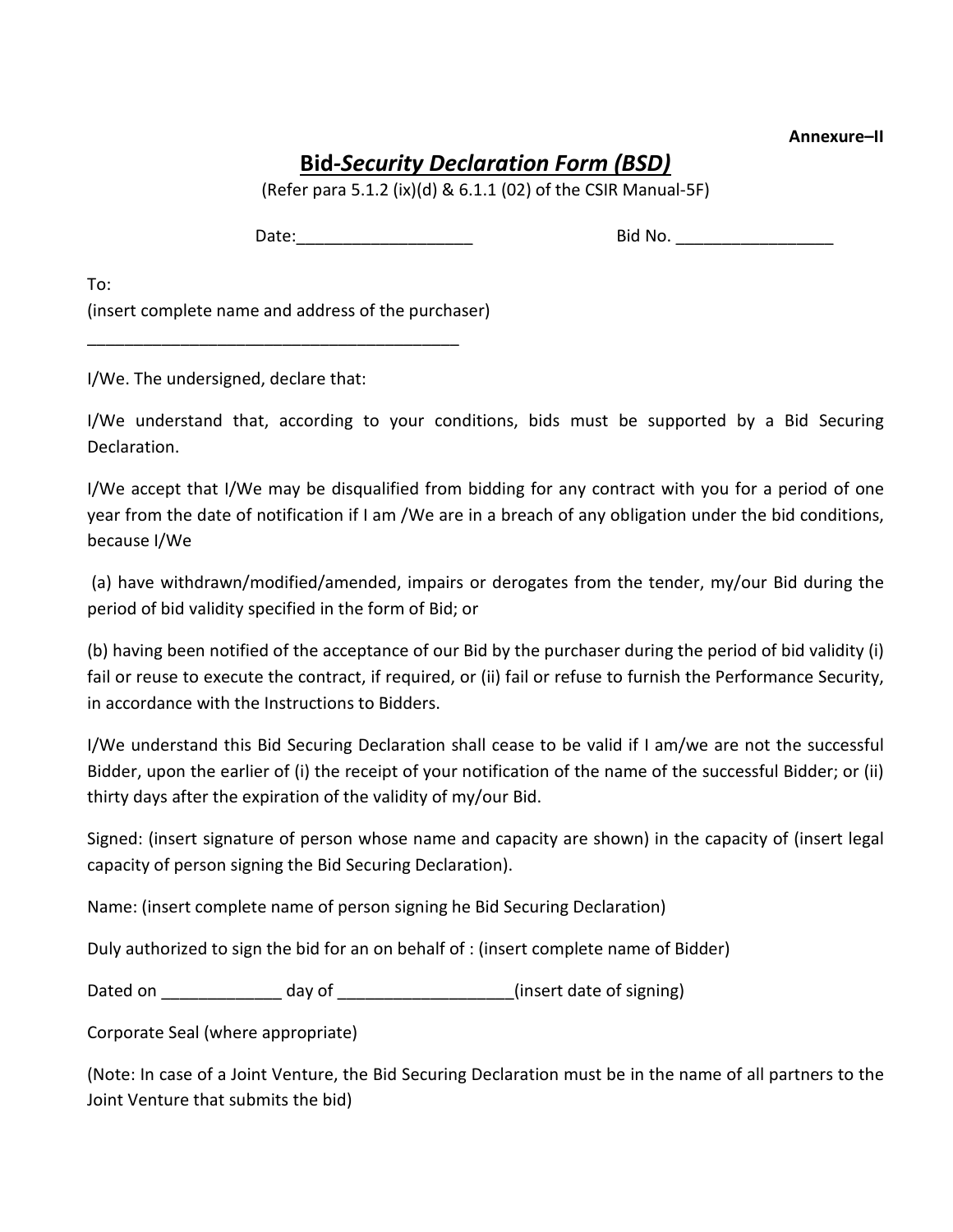## MANUFACTURERS' AUTHORIZATION FORM (MAF)

(The Bidder shall require the Manufacturer to fill in this Form in accordance with the instructions indicated. This letter of authorization should be on the letter head of the Manufacturer and should be signed by a person with the proper authority to sign documents that are binding on the Manufacturer.)

Date: (insert date (as day, month and year) of Bid submission)

LPC NIT No: (insert number from Invitation for Bids)

To (insert complete name and address of Purchaser) WHEREAS

We (insert complete name of Manufacturer), who are official manufacturers of

(insert category of goods manufactured), having factories at (insert full address of Manufacturer's factories), do hereby authorize (insert complete name of Bidder) to submit a bid the purpose of which is to provide the Goods, manufactured by us (insert the category of Goods), and to subsequently negotiate to sign the Contract.

We hereby confirm that we shall be solely and fully responsible in case of discrepancy with regard to quality, quantity, Packages or defects at the time of supply/usage. In such cases we shall provide free replacement immediately.

Signed (insert signature(s) of authorized representative(s) of the

Manufacturer)

Name: (insert complete name(s) of authorized representative(s) of the

Manufacturer)

Title (insert Title)

Duly authorized to sign this Authorization on behalf of: (insert complete name of Bidder)

Dated on………………………day of ………………………………………… [Insert date of signing]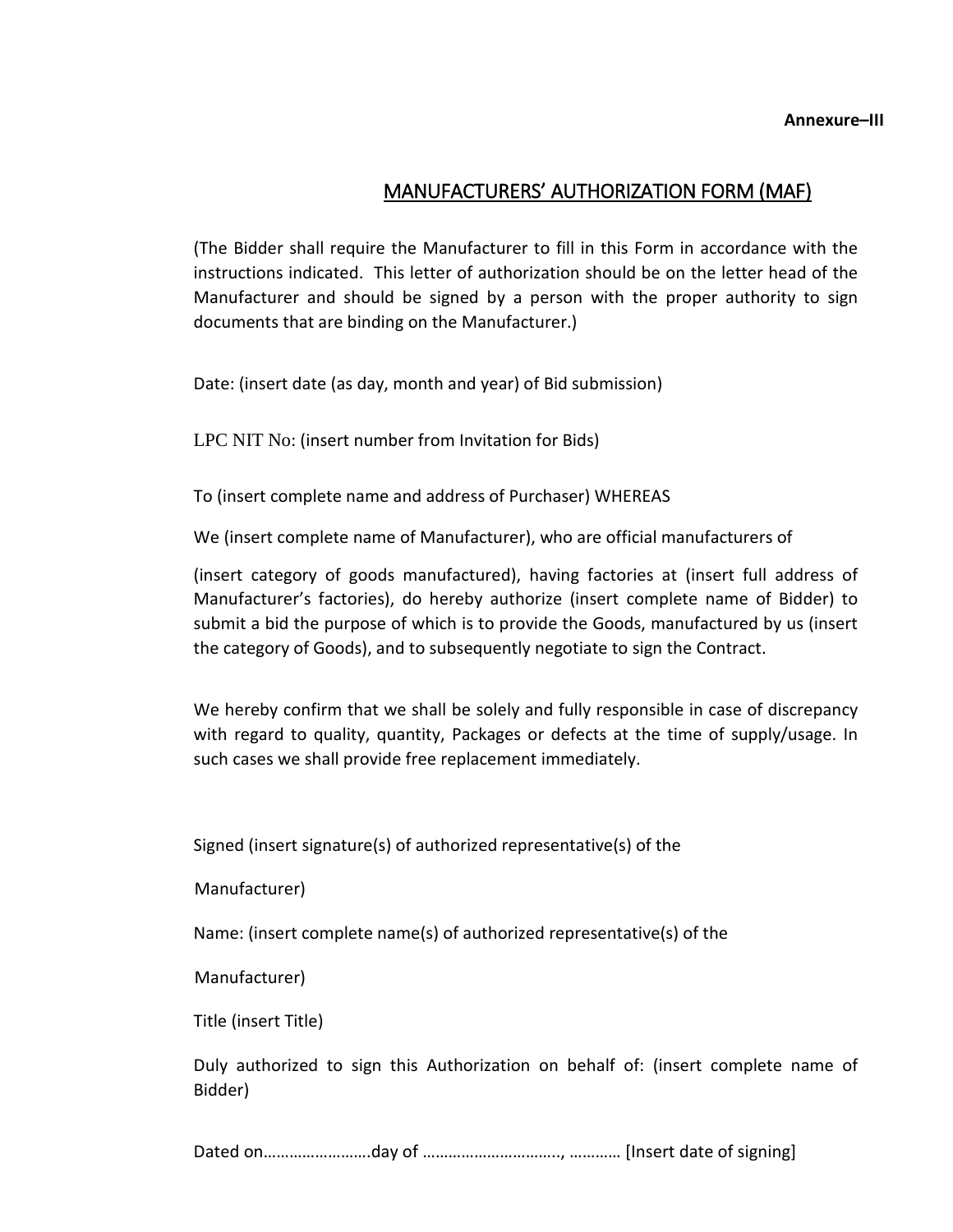**Annexure–IV**

## **TENDER ACCEPTANCE LETTER**

(To be given on Company Letter Head)

Date:

\_\_\_\_\_\_\_\_\_\_\_ \_\_\_\_\_\_\_\_\_\_\_\_

#### Sub: Acceptance of Terms & Conditions of Tender. LPC NIT No.

\_\_\_\_\_\_\_\_\_\_\_\_\_\_\_\_\_\_\_\_\_\_\_\_\_\_\_\_\_\_\_\_\_\_\_\_\_\_\_\_\_\_\_\_\_\_\_\_\_\_\_\_\_\_\_\_\_\_\_\_\_\_\_\_\_\_\_\_\_\_\_\_\_

Dear Sir,

1. I/We have obtained/downloaded the tender document(s) for Tender/work namely:

as per your LPC NIT.

- 2. I/We hereby certify that I/we have read the entire terms & conditions of the tender documents from page no  $\qquad$  to  $\qquad$  ( including all documents like annexure(s), schedule(s) etc) which form part of the contract agreement and I/we shall abide hereby by the terms/conditions/clauses contained therein.
- 3. The corrigendum(s) issued from time to time by your organisation/ department too has also been taken into consideration, while submitting the acceptance letter.
- 4. I/ We hereby unconditionally accept the tender conditions of above mentioned tender document(s) / corrigendum(s) in its totality / entirety.
- 5. I/ We do hereby declare that our Firm has not been blacklisted / debarred by any Got. Department/ Public sector undertaking.
- 6. I/ We certify that all information furnished by the our Firm is true & correct and in the event that the information is found to be incorrect/ untrue or found violated, then your organisation/ Department shall without giving any notice or reason therefore or summarily reject the bid or terminate the contract, without prejudice to any other rights or remedy including the forfeiture of the full said earnest money/ security deposit/ PBG deposit absolutely.

Yours faithfully,

Signature of bidder Name of bidder-Official Seal of bidder-

To,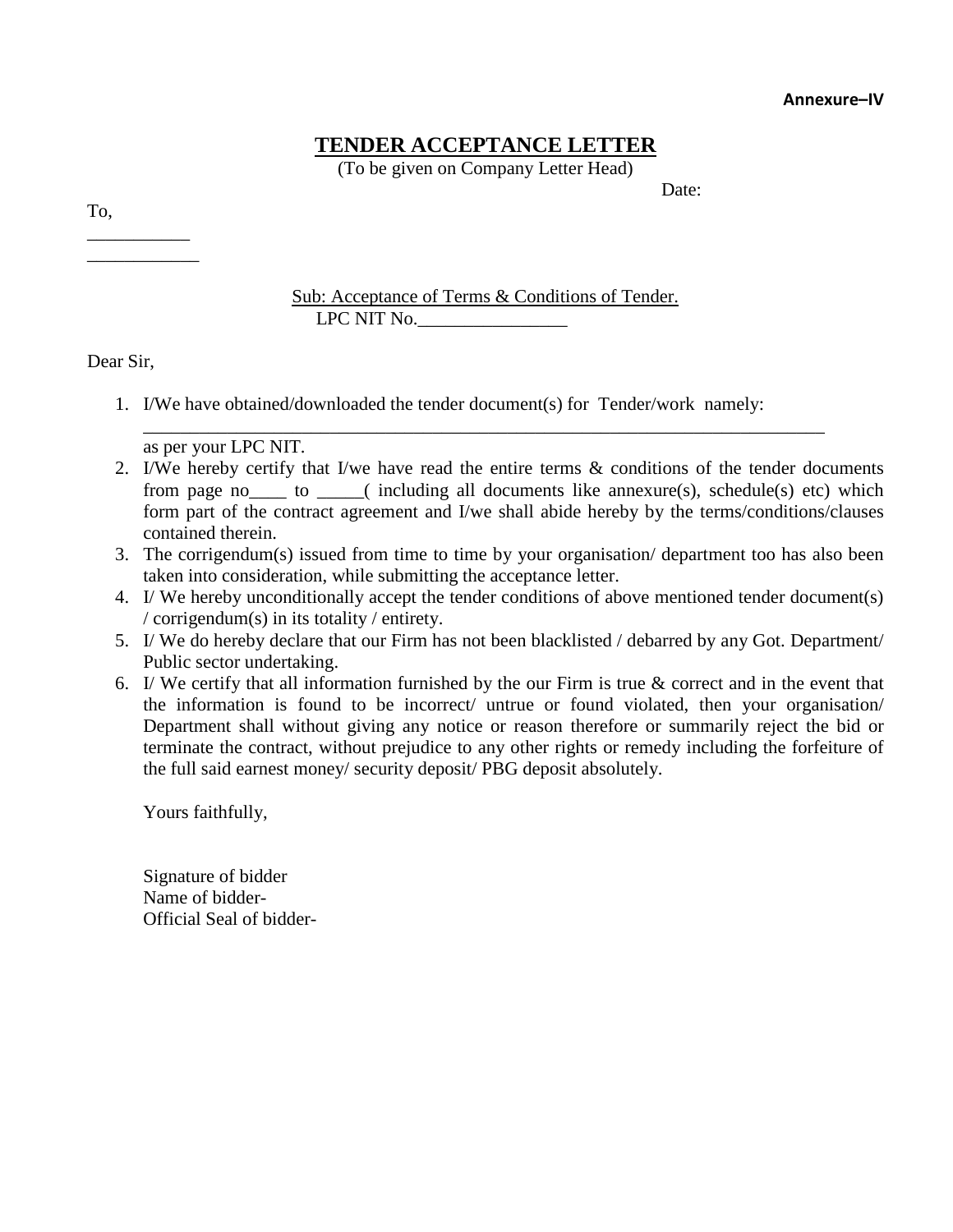#### **Annexure–V**

### **Format for declaration** by the Bidder for Code of Integrity & conflict of interest

### (On the Letter Head of the Bidder)

**Ref. No**:

*\_\_\_\_\_\_\_\_\_\_\_\_\_\_\_\_\_\_\_\_\_\_\_\_\_\_\_\_\_\_\_\_\_\_\_*

Date  $\Box$ 

To,

*(Name & address of the Purchaser)*

*Sir,*

*With reference to yourTender No. dated I/We hereby declare that we shall abide by the Code of Integrity for Public Procurement and have no conflict ofinterest.*

*The details of previous transgressions of the code of integrity, if any, with any entity in any countryduringthelastthreeyearsorofbeing debarred byanyotherProcuringEntityare as under:*

*a* 

*b* 

*c*

*We undertake that we shall be liable for any punitive action in case of transgression/ contravention of thiscode.*

*Thanking you,*

*Yours sincerely,*

CSIR-CSIO LPC NIT No \_\_\_\_\_\_\_\_\_\_\_

*(Signature & Name of the Authorized Signatory with Company Seal)*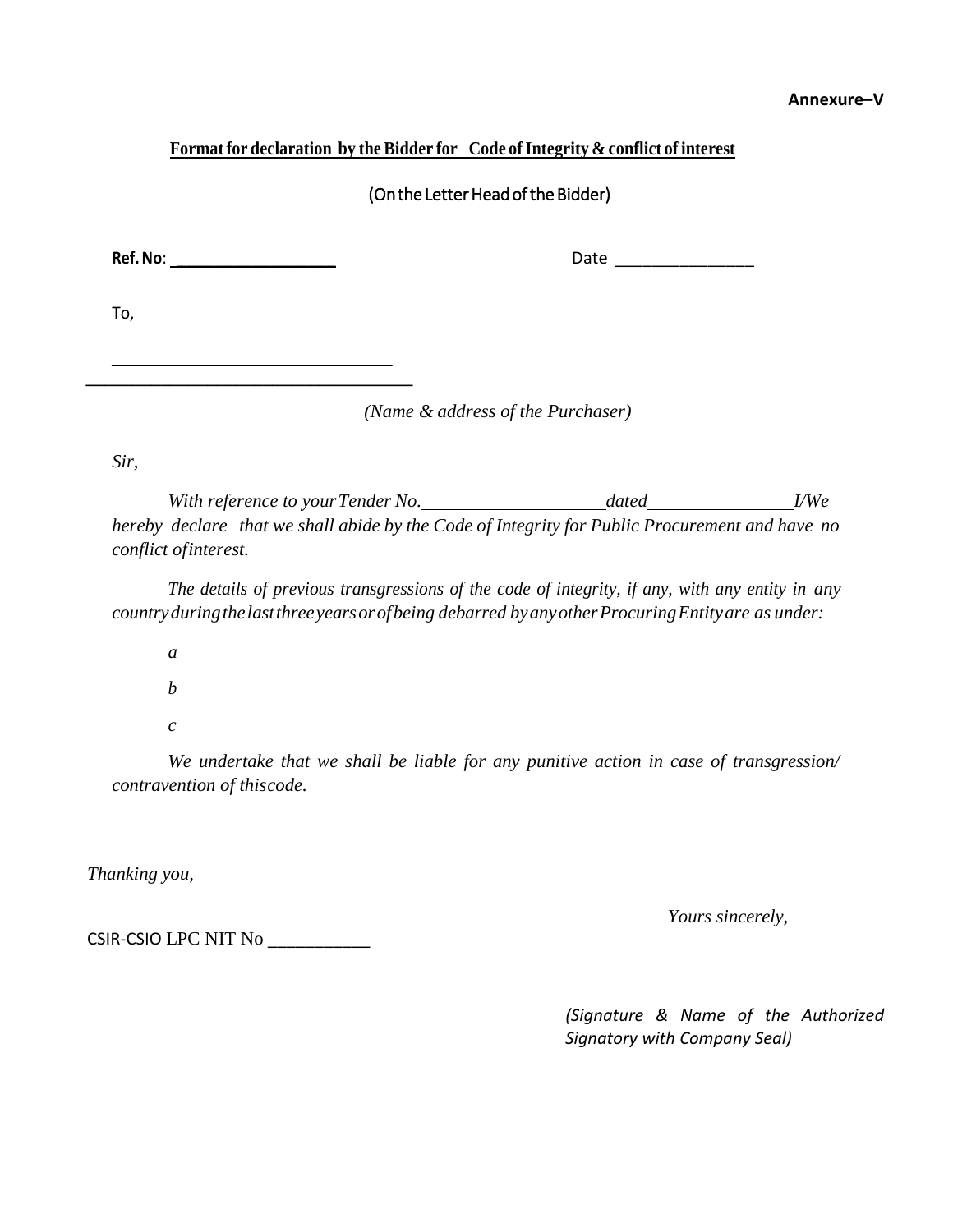### **PRICE REASONABILITY CERTIFICATE**

(Should be printed in Company Letter head and signed by the authorized signatory with seal.)

This is to certify that the prices quoted for (Name of the Item offered) are best and minimum and we have not quoted the same on lesser rates than those being offered to CSIR-CSIO to any customer nor we will do till the validity of offer or execution of Purchase Order.

CSIR-CSIO LPC NIT No \_\_\_\_\_\_\_\_\_\_\_

*Signature (Name of the Authorized Signatory) Company Seal*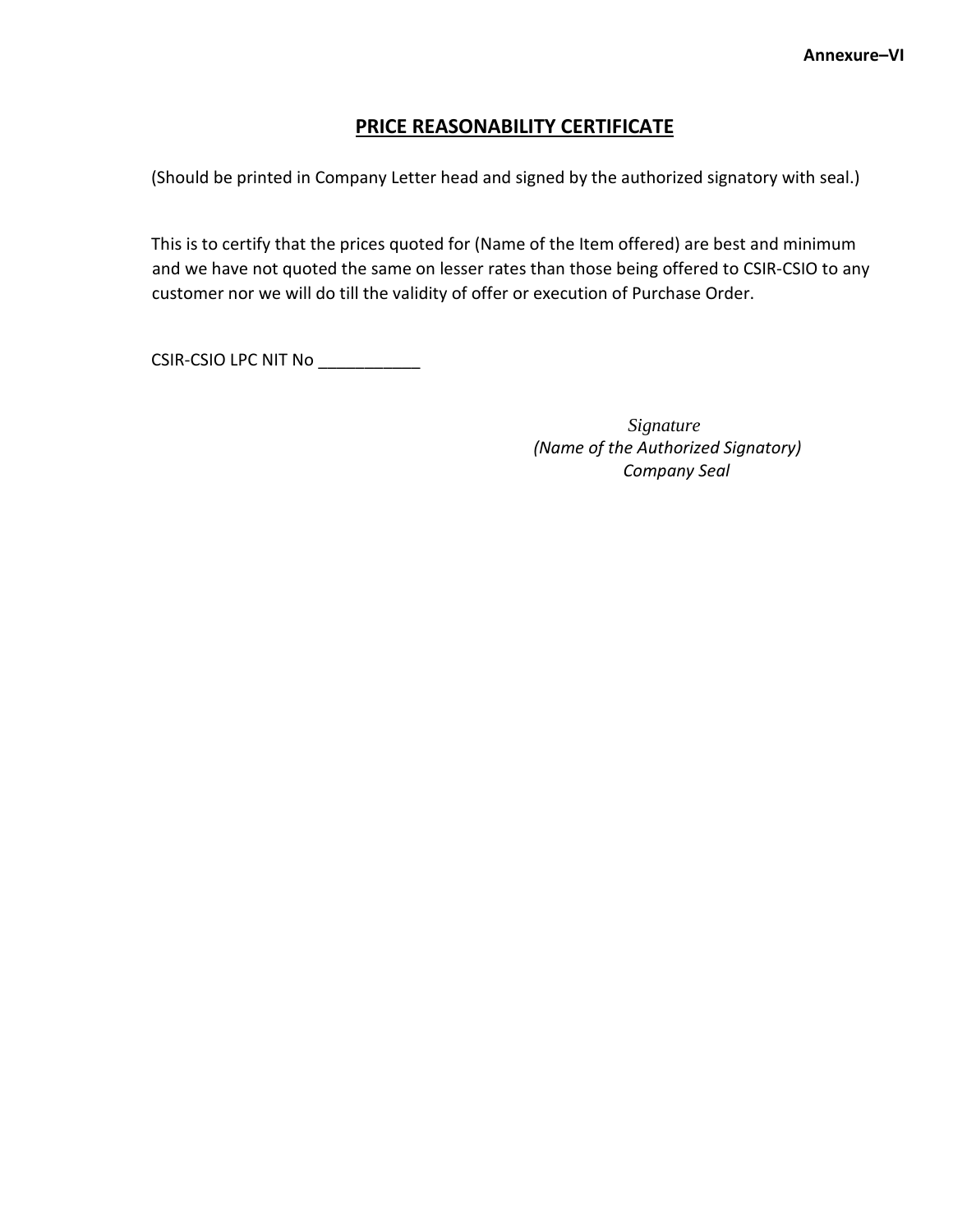## Self Certification by the Bidder for Local Content

(Refer to Order No. P-45021/2/2017-PP (BE-II) dated 16 September 2020)

#### **(OntheLetterHeadoftheBidder)**

Ref. No: **Date** and Date and Date and Date and Date and Date and Date and Date and Date and Date and Date and Date and Date and Date and Date and Date and Date and Date and Date and Date and Date and Date and Date and Date

*To:*

*(Name & address of the Purchaser)*

| S.No. | Name of Item | Local Content | Percentage of Location at which Status of the<br>made | value Addition is bidder, whether, Local<br>Supplier<br>/Local Supplier II or<br>Non-Local Supplier. |
|-------|--------------|---------------|-------------------------------------------------------|------------------------------------------------------------------------------------------------------|
|       |              |               |                                                       |                                                                                                      |

As per OM No. . P-45021/2/2017-PP (BE-II) dated 16 September 2020 issued by Public Procurement Section, Department of Promotion of Industry and Internal Trade, Government of India- Class-I , Class-II Supplier and Non –Local supplier is as:

A)I / We certify that I / we come under **Class-I Local Supplier** Category whose goods / services local content is minimum 50%

**OR**

B)I / We certify that I / we come under **Class-II Local Supplier** Category whose goods / services local content is minimum 20%

**OR**

C) I / We certify that I / we come under **Non- Local Supplier** Category whose goods / services local content is less than 20%

## (*Please Tick from A or B or C which is appropriate*)

| We state that the value addition of local content is | % and value addition has been made by us at |
|------------------------------------------------------|---------------------------------------------|
|                                                      | (mention the                                |

address please).

I / We hereby certify that the above statement is true and correct to the best of my knowledge. I understand that a false statement / declaration will disqualify / debar me from the process.

CSIR-CSIO LPC NIT No. \_\_\_\_\_\_\_\_\_\_\_

*Signature (Name of the Authorized Signatory) Company Seal*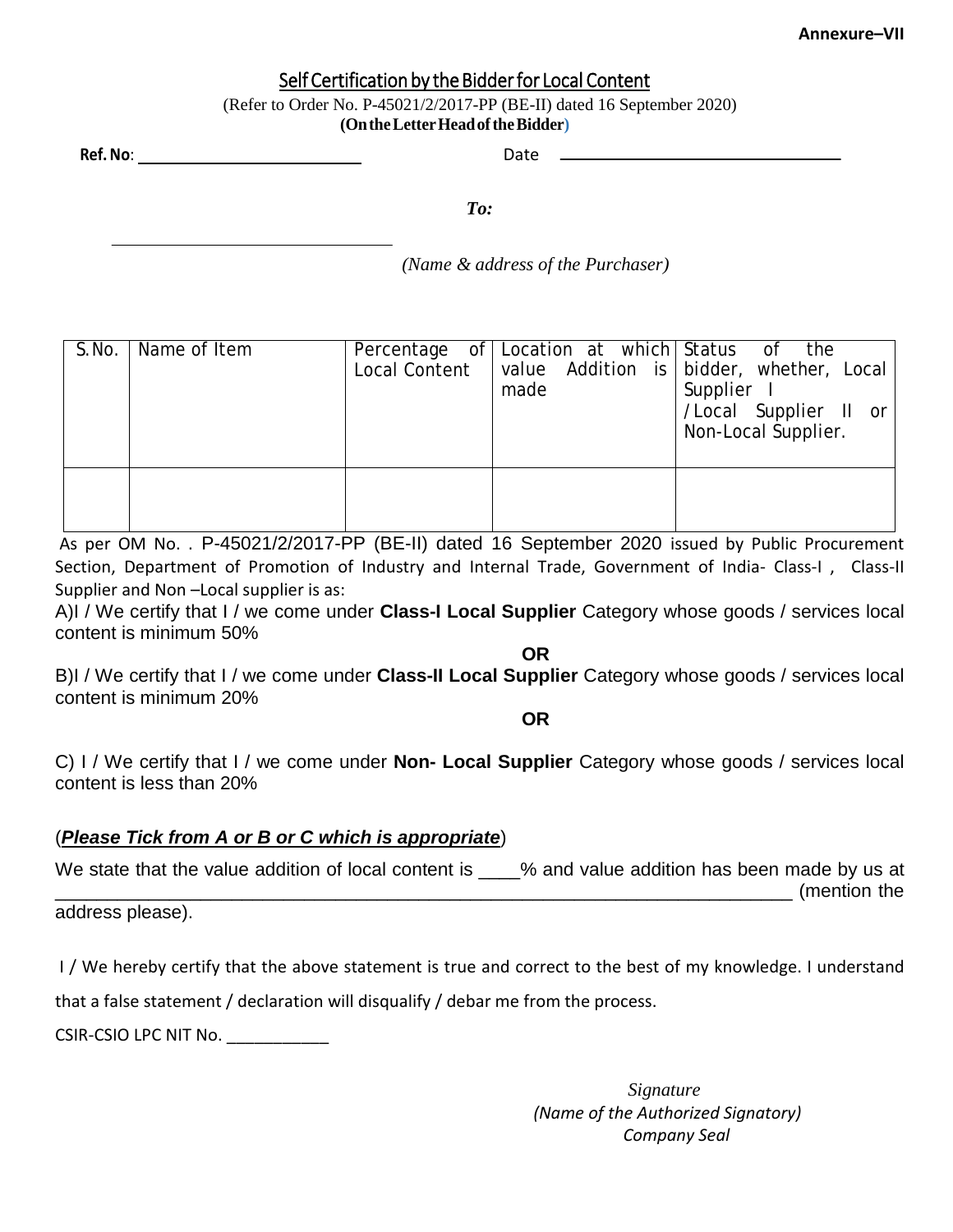#### **Annexure–VIII**

#### (Refer to D.O.F. No.6/18/2019-PPD Dated, 28 July, 2020)

## (TO BE FURNISHED ON BIDDER'S LETTER HEAD)

To

\_\_\_\_\_\_\_\_\_\_\_\_\_\_\_\_\_\_\_\_\_\_\_\_ \_\_\_\_\_\_\_\_\_\_\_\_\_\_\_\_\_\_\_\_\_\_\_\_ Date:\_\_\_\_\_\_\_\_\_\_\_\_

### **Sub: Certificate for Restriction on procurement from a bidder of a country which shares a Land Border with India** LPC NIT No.\_\_\_\_\_\_\_\_\_\_\_\_\_\_\_\_\_\_\_\_\_\_\_\_\_\_\_\_\_\_\_\_\_\_\_\_

Name of Bidder: \_\_\_\_\_\_\_\_\_\_\_\_\_\_\_\_\_\_\_\_\_\_\_\_\_\_\_\_\_\_\_\_\_\_\_\_\_\_\_\_\_\_\_\_\_\_\_\_

Dear Sir,

**"***I have read the clause regarding restrictions on procurement from a bidder of a country which shares a land border with India; I certify that this bidder is not from a country or, if from such a country, has been registered with the Competent Authority, I hereby certify that this bidder*  fulfills all requirement in this regard and is eligible to be considered. (Where applicable, *evidence of valid registration by the Competent Authority shall be attached***.)"**

Yours faithfully,

*(Signature & Name of the Authorized Signatory with Company Seal)*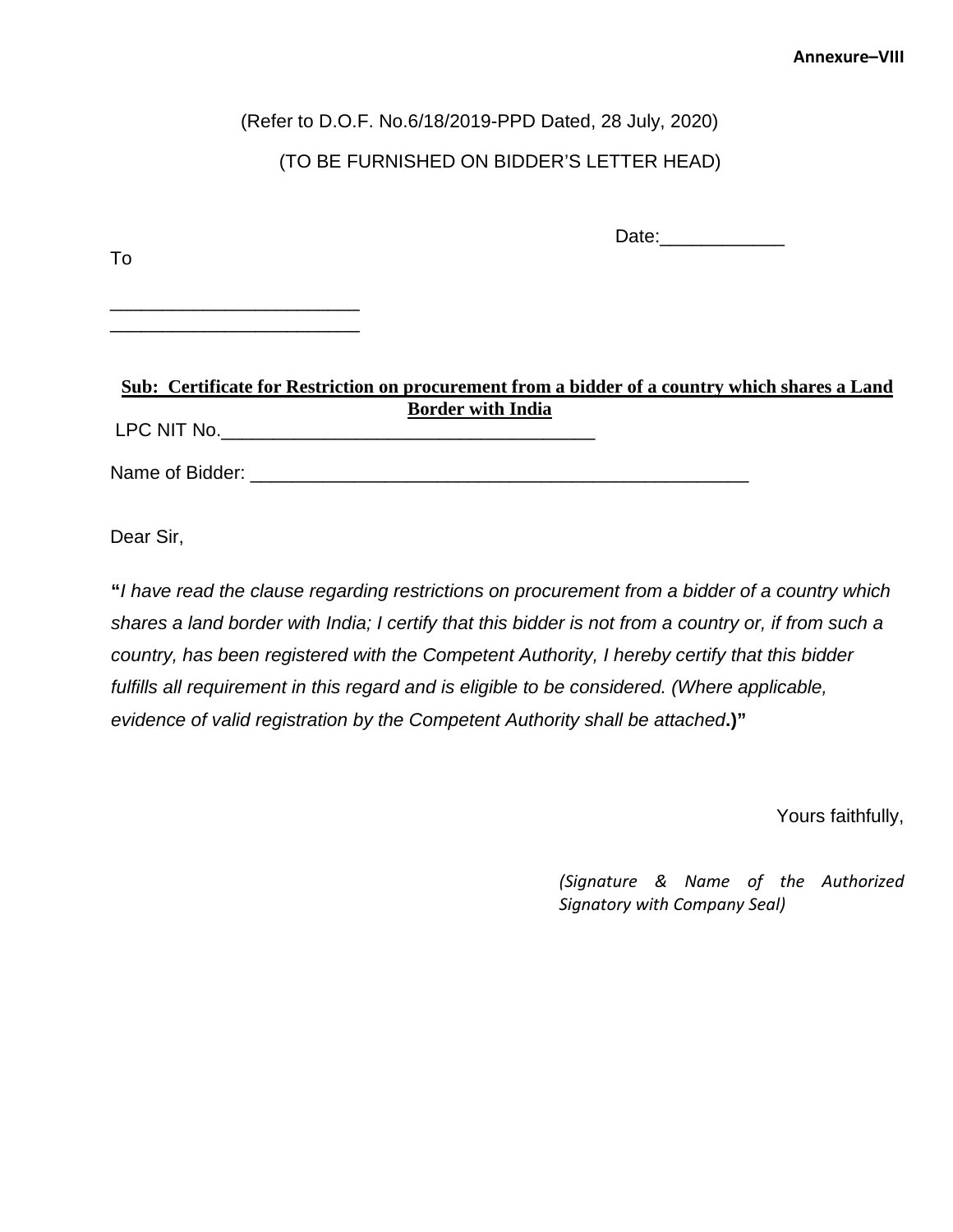### (TO BE FURNISHED ON BIDDER'S LETTER HEAD)

# इलेक्ट्रॉनिक फंड ट्रांसफर खाता विवरण

| खाताधारक का नाम/ Name of account holder                       |  |  |  |  |  |
|---------------------------------------------------------------|--|--|--|--|--|
| पता / Address                                                 |  |  |  |  |  |
| ई -मेल आई डी / $E$ -mail ID                                   |  |  |  |  |  |
| दूरभाष सं / मोबाईल नं / Phone No./Mobile No.                  |  |  |  |  |  |
| फैक्स संख्या / Fax No.                                        |  |  |  |  |  |
| स्थायी खाता नंबर / Permanent Account Number (PAN)             |  |  |  |  |  |
| बैंक खाता का विवरण / Particular of Bank Account               |  |  |  |  |  |
| (क) बैंक का नाम / A. Name of the Bank                         |  |  |  |  |  |
| (ख) शाखा का नाम / B. Name of the Branch                       |  |  |  |  |  |
| (ग) शाखा कोड नंबर / C. Branch Code                            |  |  |  |  |  |
| (घ) पता / D. Address                                          |  |  |  |  |  |
|                                                               |  |  |  |  |  |
| (च) दूरभाष संख्या / E. Telephone No.                          |  |  |  |  |  |
| (छ) खाता संख्या / F. Account No.                              |  |  |  |  |  |
| (ज) खाता का प्रकार / G. Type of Account                       |  |  |  |  |  |
| (झ) आई एफ एस सी कोड (आर टी जी एस / एन ई एफ टी )/ H. IFSC Code |  |  |  |  |  |
| (RTGS / NEFT)                                                 |  |  |  |  |  |
| (ट) एम आई सी आर / I. MICR Code                                |  |  |  |  |  |
|                                                               |  |  |  |  |  |

हम / मैं यह घोषित करते / करता हूँ की ऊपर दिए गए विवरण पूर्ण एवम् अपूर्य एवम् असत्य जानकारी के कारण कारोबारी में देरी / विफलता होती है तो इसके लिए सी एस आई आर - सी एस आई ओ किसी प्रकार से जिम्मेदार नहीं होगा <sup>I</sup> We/ *I* hereby declare that the particulars given above are correct and complete. If the transaction is delayed or lost because of incomplete or incorrect information, I/ we would not hold CSIO responsible.

खातेदार का हस्ताक्षर/Signature of the account holder

�दनांक :

स्थान : मुहर/seal